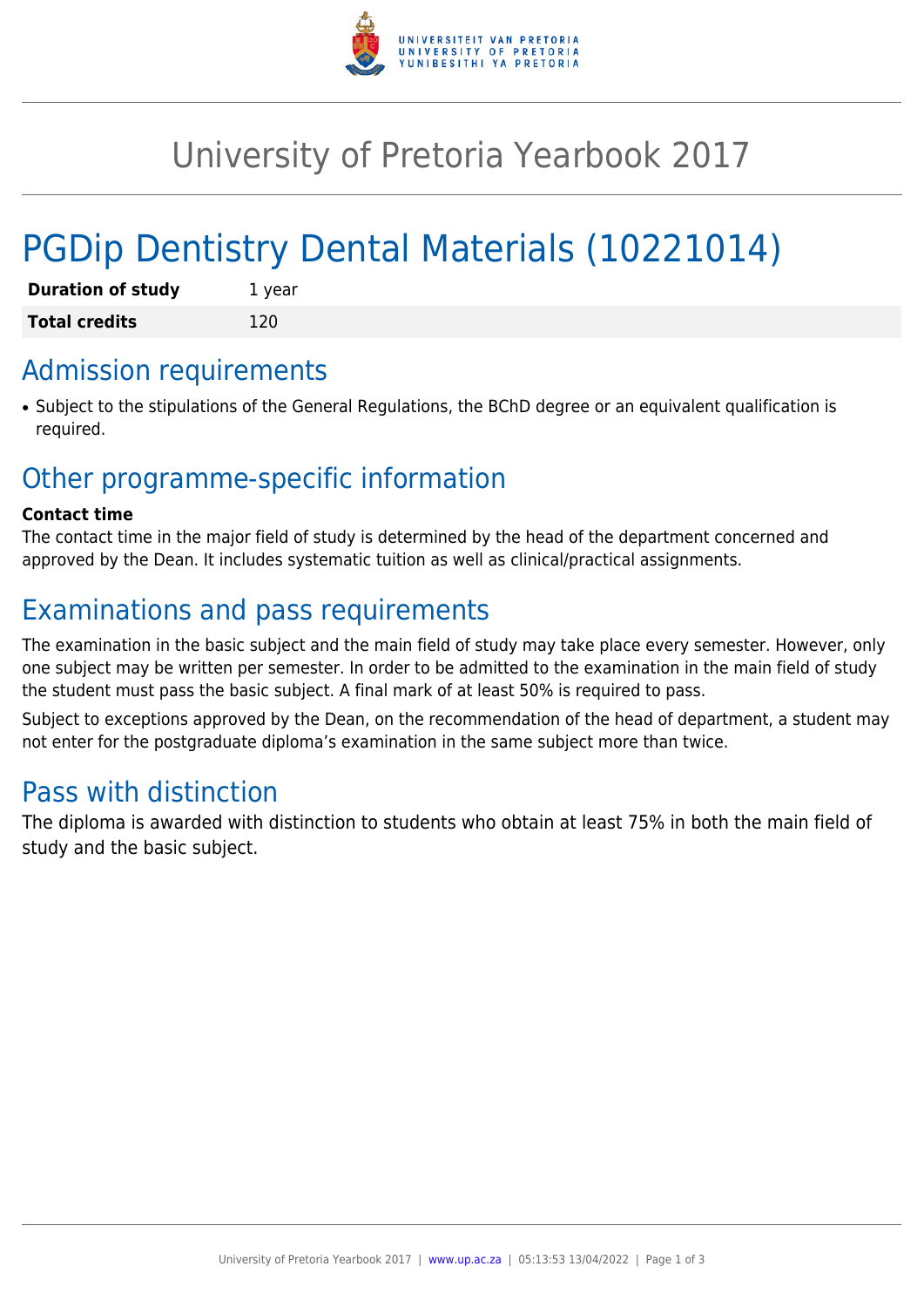

# Curriculum: Final year

**Minimum credits: 120**

## **Core modules**

## **Dental materials 701 (THM 701)**

| 100.00                                     |
|--------------------------------------------|
| Separate classes for Afrikaans and English |
| Odontology                                 |
| Year                                       |
|                                            |

### **Dental materials 701 (THM 701)**

| <b>Module credits</b>         | 100.00                                                                  |
|-------------------------------|-------------------------------------------------------------------------|
| <b>Contact time</b>           | 8 lectures per week, 2 seminars per week, 5 discussion classes per week |
| Language of tuition           | Module is presented in English                                          |
| <b>Academic organisation</b>  | Odontology                                                              |
| <b>Period of presentation</b> | Year                                                                    |

## **Elective modules**

## **Introductory radiography 701 (RAD 701)**

| <b>Module credits</b>         | 90.00                                      |
|-------------------------------|--------------------------------------------|
| Language of tuition           | Separate classes for Afrikaans and English |
| <b>Academic organisation</b>  | Oral Pathology and Oral Biolog             |
| <b>Period of presentation</b> | Year                                       |

## **Applied oral biology 700 (MDB 700)**

| <b>Module credits</b>         | 20.00                                      |
|-------------------------------|--------------------------------------------|
| Language of tuition           | Separate classes for Afrikaans and English |
| <b>Academic organisation</b>  | Oral Pathology and Oral Biolog             |
| <b>Period of presentation</b> | Semester 1                                 |

### **Anatomy and principles of surgery 700 (CBA 700)**

| <b>Module credits</b>         | 20.00                                      |
|-------------------------------|--------------------------------------------|
| Language of tuition           | Separate classes for Afrikaans and English |
| <b>Academic organisation</b>  | Maxillo-Facial + Oral Surgery              |
| <b>Period of presentation</b> | Semester 1                                 |